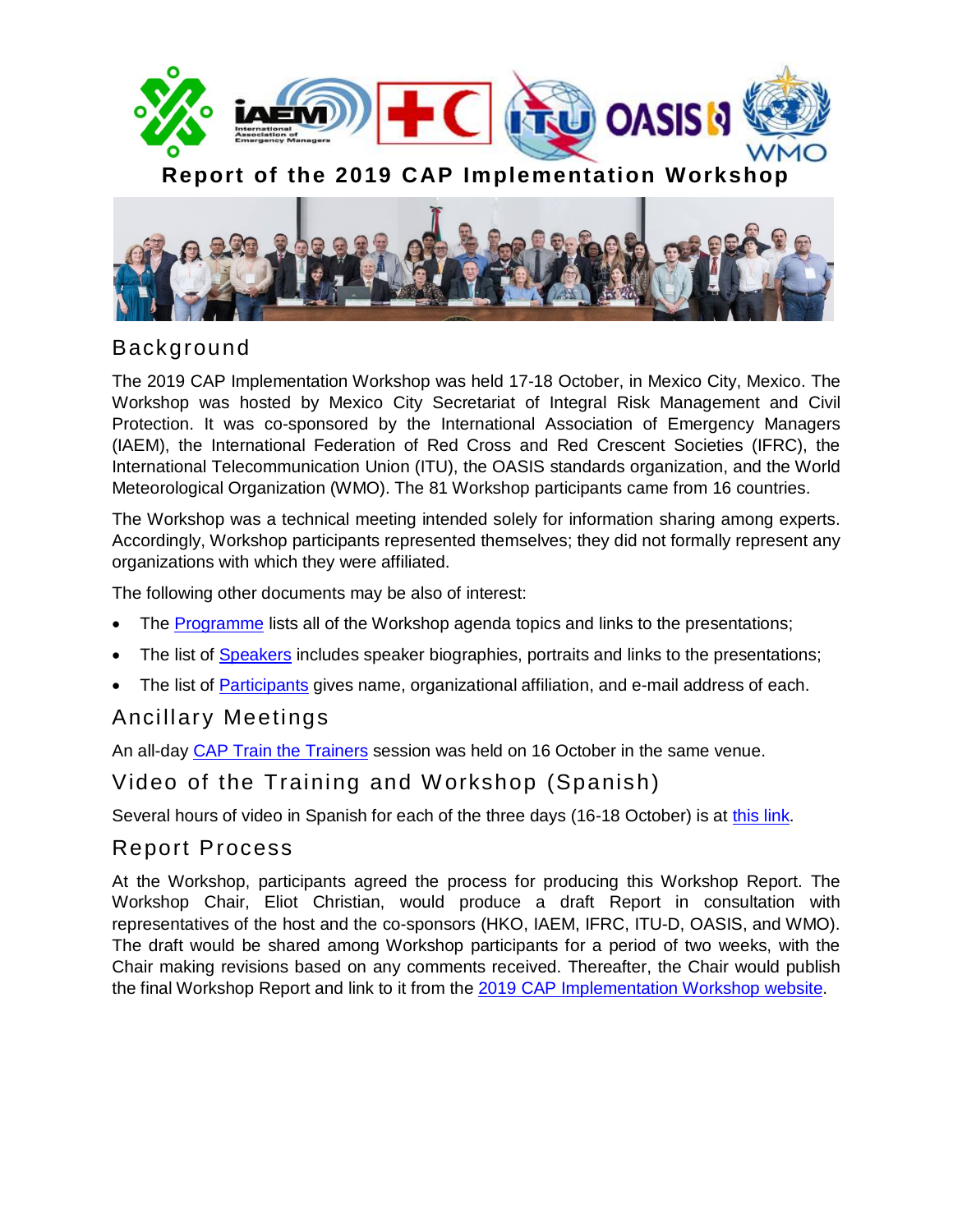### Presentation Summaries by Agenda Item

### 3.1 [CAP and Public Policy in Mexico City](https://www.preparecenter.org/resources/cap-workshop-2019-cap-and-public-policy-cdmx)

This presentation, "Early Warning System of the City of Mexico (Common Alerting Protocol)" was given by Secretary Myriam Urzúa Venegas on 17 October. She explained that the system is based on four principles: 1. knowledge of the risk for which the alert will be made (intensity, probability of occurrence, vulnerabilities, geographical areas and communities); 2. equipment for measuring, monitoring, transmission, acquisition and processing of the information that is required, as well as the systems to disseminate alerts; 3. dissemination and communication mechanisms; and 4. actions and procedures to optimize an adequate response to alerts.

Secretary Myriam noted four "Final thoughts". The Common Alerting Protocol allows clear and precise information to be sent to people who are at risk so that they have the opportunity to protect themselves. In emergency situations, short, standardized and regionalized messages are required for effective communication of the alert. There is no point in an early warning if the population does not know how to act when they receive it. Therefore, strengthening the response capacity is essential. Her last point was that alerts should only reach people for whom the phenomenon represents a threat.

### 3.2 [CAP and Public Awareness](https://www.preparecenter.org/resources/cap-workshop-2019-cap-and-public-awareness)

Guillermo Ayala delivered this presentation, titled "Mexico City Early Warning System" on 17 October. He explained that Mexico City is subject to a various natural hazards that have caused major disasters, and earthquakes pose the highest risk. The Early Warning System covers other natural threats such as volcano, severe weather, air quality, and ultraviolet radiation, plus notifications from civil authorities and the Mexican Health system.

With regard to CAP, Mexico's IFT (Instituto Federal de Telecommunicaciones) has the legal mandate to guide how telecommunications and broadcasting concessionaires prioritize and transmit communications in emergencies. In 2017, IFT conducted a public consultation on "Preliminary draft Guidelines by which a Common Emergency Alert Protocol will be established". IFT now has the lead role for CAP in Mexico, supported by other agencies.

### 3.3 CAP and CREWS - [Climate Risk & Early Warning Systems](https://www.preparecenter.org/resources/cap-workshop-2019-cap-and-crews)

This presentation about CAP and the Climate Risk and Early Warning Systems (CREWS) initiative, was given by John Harding on 17 October. He explained that CREWS supports Least Developed Countries (LDCs) and Small Island Developing States (SIDS) and seeks to significantly increase the capacity to generate and communicate effective, impact-based, multihazard, gender-informed early warnings, thereby helping protect lives, livelihoods, and assets.

With regard to CAP, John delineated a CREWS vision wherein: Every CREWS country investment will include a CAP component (e.g., workshops, training, technical assistance); CAP will be linked to the operational procedures, preparedness and response plans developed under CREWS; Progress on CAP will be reported regularly; Application of CAP will be measured across all LDCs and SIDS; and, Stand-alone agreements with cell phone companies will evolve to cooperation with ITC regulators.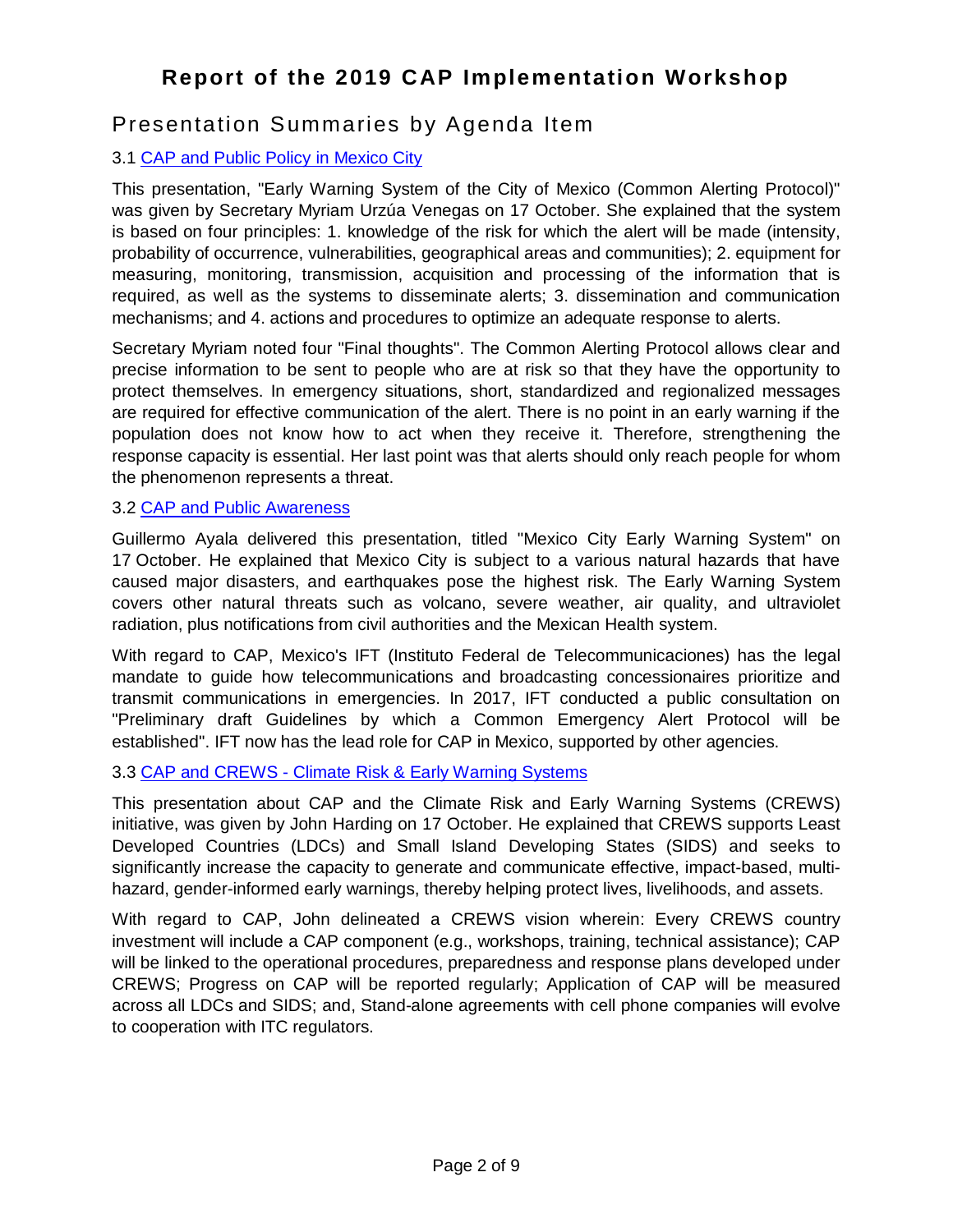#### 3.4 [CAP and Google Public Alerts](https://www.preparecenter.org/resources/cap-workshop-2019-google-public-alerts)

On 17 October, Ruha Devanesan and Thomas Riga delivered their presentation. They noted that Google Public Alerts helps alert originators to surface timely, relevant information to people potentially impacted by the alert. Google disseminates the alerts across multiple Google "surfaces" (e.g., Search, Discover, Android) and will soon disseminate alerts via Google Maps.

Ruha and Thomas emphasized that certain optional CAP elements are mandatory for Google Public Alerts: <info>, <expires>, <description>, <area>, <web>. Google also advocates for rich, actionable, human-readable content in the CAP elements <description> and <instruction>. To help assure the security and authenticity of alert content, Google recommends use of HTTPS with an SSL certificate issued by Google Chrome-trusted certificate authority. If HTTP is used instead of HTTPS, then Google considers the XML signature as mandatory.

The presenters noted that once a CAP alert source has launched on Google Public Alerts, Google expects to be notified of important changes, including new event types, planned downtime, fresh security certificates, etc.

#### 3.5 [CAP and MeteoAlarm](https://www.preparecenter.org/resources/cap-workshop-2019-meteoalarm)

This presentation was given by Rainer Kaltenberger on 17 October. Rainer opened his presentation by explaining that MeteoAlarm is a program of EUMETNET, an association of 31 European National Meteorological Services. He described Meteoalarm as an impact-oriented, common framework to aggregate and display meteorological and hydrological warnings of EUMETNET members. Rainer also stated that MeteoAlarm is supportive of the GMAS (Global Multi-hazard Alert System) concept advocated by WMO.

Created in the 2000s, and operational since 2007, MeteoAlarm provides warnings in an easy and understandable way to the general public and to European (re)users. Currently 37 National Meteorological or Hydrological Services and national partners in Europe are participating. MeteoAlarm is led by Austria's Central Institution for Meteorology and Geodynamics (ZAMG).

Rainer noted that a major redesign is underway, known as MeteoAlarm 2.0. Among the objectives is to further support EUMETNET members in delivering easily understandable impact-oriented, multi-lingual warnings. On the technical level, the redesigned system is based on microservices architecture and MQTT. The new system is currently in its design phase, with the start of implementation expected by the end of 2019. MeteoAlarm 2.0 is slated to first become operational in autumn 2020.

#### 3.6 [CAP to Protect Cultural Heritage in Italy](https://www.preparecenter.org/resources/cap-workshop-2019-italy)

This presentation, about gathering and sharing data between rescue services and cultural heritage protection bodies, was given by Marcello Marzoli of the Italian National Fire Corps on 17 October. He noted that interoperability in emergency management processes began with a focus on data exchange between Fire Corps officers and Cultural Heritage experts concerning damaged buildings and churches following the L'Aquila 2009 earthquake. This led to realization that Control Centers could raise an alert whenever an incident falls within a certain distance from cultural heritage assets, so that first responders could adjust their operations accordingly and/or seek out specialized expertise.

As part of the Fire Corps interoperability system, the new Cultural Heritage service proceeds in steps. Whenever a CAP alerts satisfies certain criteria, key parameters are extracted to check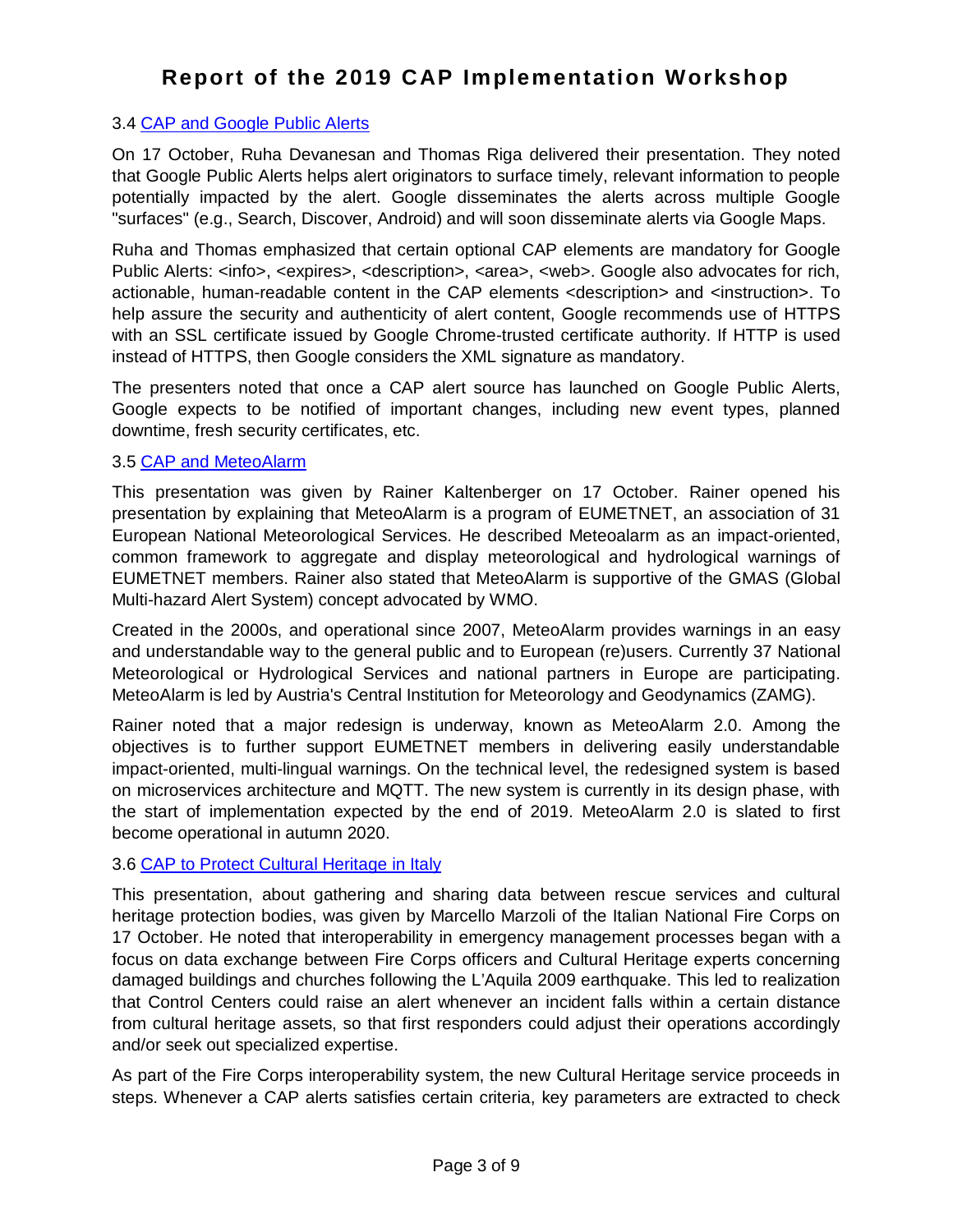against a web service that provides details on the nearest 5-10 Cultural Heritage sites. That list of sites is checked by a Control Centre operator using information from people at the emergency location. A dedicated CAP message for any Cultural Heritage assets potentially impacted is then generated and sent to the Cultural Heritage Authority. In this way, the Cultural Heritage service enables Fire Corps officers to have reliable information on potential impacts so they can modify the incident priority, raise the awareness of the officers in place and/or contact straight away the competent Authority.

#### 3.7 [CAP from an ITU Perspective](https://www.preparecenter.org/resources/cap-workshop-2019-itu)

Maritza Delgado presented on 17 October on the topic of CAP from an International Telecommunication Union (ITU) perspective. She noted that Information and Communications Technologies (ICTs) are a critical enabler for disaster management and risk reduction activities, helping to monitor hazards and delivering vital information to all parties involved in disaster management, including the most vulnerable populations and communities at risk.

Maritza asserted that the CAP standard is being leveraged worldwide to greatly improve emergency alerting so that people at risk receive timely and appropriate messages that enable them to take early actions in protection of lives and livelihoods. She highlighted that CAP is now addressed specifically in the ITU guidelines for developing a National Emergency Telecommunications Plan (NETP).

Maritza observed it remains a major challenge to help developing countries to better take advantage of CAP, through coordinated, cross-agency efforts at outreach, education of communities, and sharing of expertise. She advised that projects on early warning should be based on a multi-phase, multi-hazard, multi-stakeholder and multi-technology approach.

### 3.8 [BE AWARE Project in Europe](https://www.preparecenter.org/resources/cap-workshop-2019-be-aware-project)

José Diego on 17 October made a presentation on the "beAWARE" project, subtitled: "Enhancing decision support and management services in extreme weather climate events". He said the project seeks to provide support in all the phases of an emergency incident. It would be an integrated solution to support forecasting, early warnings, transmission and routing of the emergency data, aggregated analysis of multimodal data, and coordination between the first responders and the authorities. Jose noted that three field demonstrations are included, with the participation of end users, decision makers and first responders. The first was a Heat Wave in Greece, the second was a Flood in Italy, and the third will be a Fire in Spain.

José listed four Expected Results of the beAWARE project: Enhanced decision support and early warning services based on aggregated analysis of multimodal data and previous crisis management records; Shorter reaction time and higher efficiency of reactions; Improved coordination of emergency reactions in the field, including the use of adapted technologies; and, Contributions to the European Policy regarding disaster risks and crises management.

#### 3.9 [CAP Implementation with Social Media Channel in Taiwan](https://www.preparecenter.org/resources/cap-workshop-2019-social-media-channel-taiwan)

Mei-Chun Kuo delivered her presentation on 17 October. She began by noting that is difficult to integrate and use alert messages in Taiwan because different alert formats are used by the various government agencies that deal with their distinct types of hazard threats. This led to adoption of CAP in Taiwan. She also explained that Taiwan uses CAP to leverage multiple channels when delivering alerts to the public (e.g., Internet, 4G telecom, Internet of Things).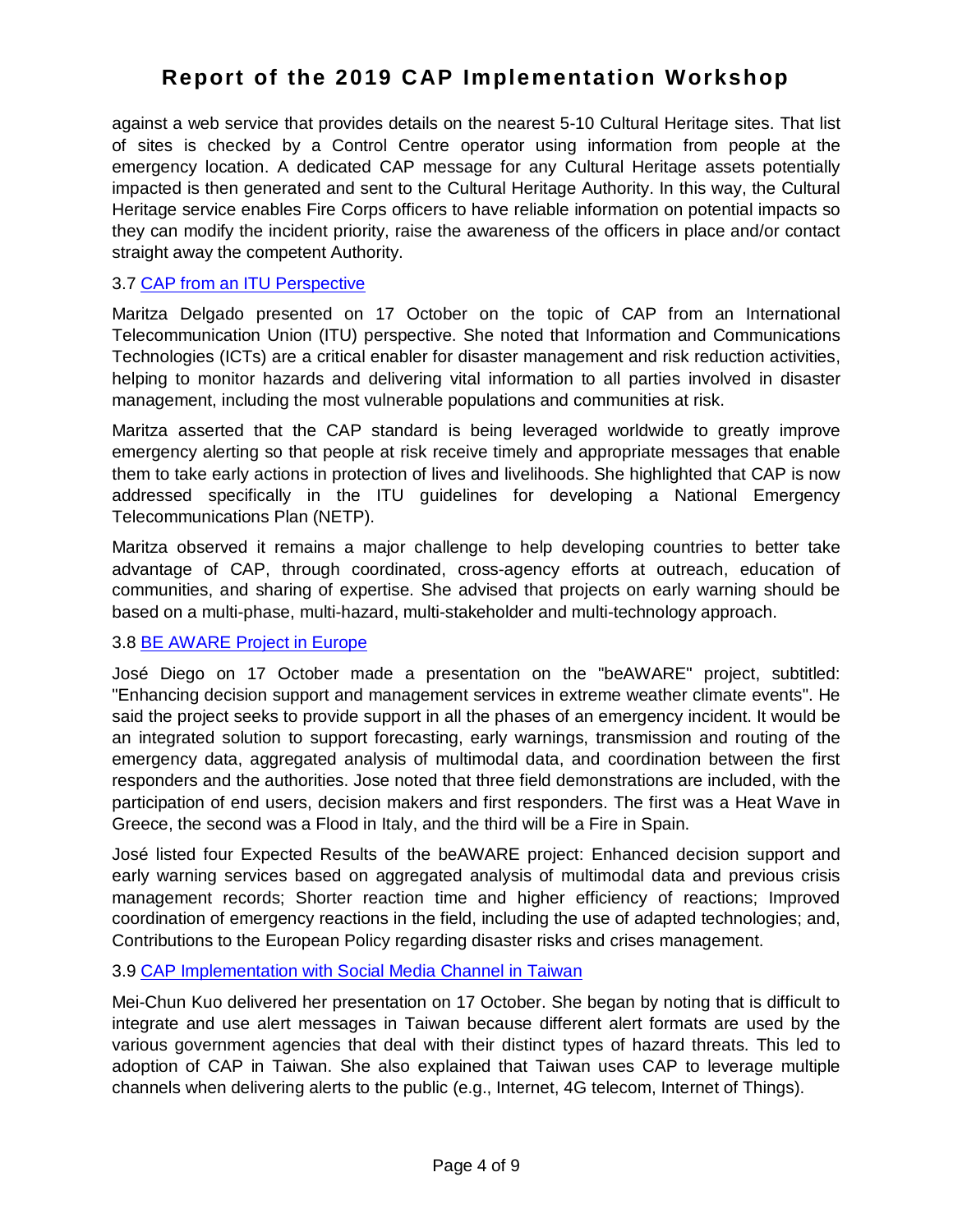Mei-Chun noted that Taiwan developed the "One-Stop Alert Platform" that handles 36 types of alerts from the different agencies that issue alerts. She detailed features of a publicly available smartphone app provided by Taiwan's National Science and Technology Center for Disaster Reduction (NCDR), known as NCDR LINE@. In her conclusions, Mei-Chun asserted that Taiwan has found CAP very useful in natural hazard reduction.

#### 3.10 [CAP in Brazil](https://www.preparecenter.org/resources/cap-workshop-2019-brazil)

This presentation, subtitled "Merging Meteorological and Disaster Alerts", was given by Osvaldo Moraes on 17 October. He explained that prevention of natural disasters in Brazil spans three centers at the national level: National Institute of Meteorology (INMET), National Centre for Monitoring and Early Warning of Natural Disasters (CEMADEN), and the National Centre for Disaster and Risk Management (CENAD). Osvaldo showed in detail how CAP is used as these different centers perform their separate roles. INMET is the national institution responsible by weather forecasting. CEMADEN oversees continuous monitoring of conditions indicating imminent risk of landslides, floods, severe droughts. Any early warnings are then reported to CENAD, which retransmits them to the state and municipal departments of Civil Defense.

#### 3.11 [CAP in Canada](https://www.preparecenter.org/resources/cap-workshop-2019-canada)

On 18 October, Norm Paulsen presented "Wireless Public Alerting Canada". He said Canada's National Public Alerting System (NPAS), based on CAP, pushes alerts to the public through TV and radio and to wireless devices through cell broadcast. Canada chose Nokia as the cell broadcast provider primarily to align alerting with the U.S. The system is nationally mandated and Wireless Public Alerting was successfully deployed in 2016. Norm detailed various issues being negotiated and their resulting solutions. These include a new "device based geo-fencing" feature as well as refinements in how the user experience is being improved regarding items such as update notifications, geocodes, and the problem of devices which travel into and out of a threat area.

#### 3.12 [CAP in Cuba: Perspectives and Plans for its implementation in 2020](https://www.preparecenter.org/resources/cap-workshop-2019-cuba)

This presentation was given by José Rubiera on 18 October. José explained that CAP is essential for Cuba due to very short lead times for weather events such as a locally generated severe storm and its associated hazard threats, including flash floods, strong winds, wind waves at the coast, hail, and tornadoes. He noted that Cuba has not yet achieved CAP implementation but recent improvements in telecommunications affordability makes it much more feasible.

José reported that CAP in Cuba is now a national project with the goal to improve weather watches and warnings by the end of 2020. This entails training specialists on issuance of CAP alerts at the provincial and national levels, establishing CAP alert feeds for the Cuban National Meteorological Service (InsMet), and, providing a CAP-aware National App for smart phones.

#### 3.14 [CAP in IFRC](https://www.preparecenter.org/resources/cap-workshop-2019-ifrc)

This presentation, "IFRC Multi-Hazard App, WhatNow Service, & CAP Dissemination" was given by Jessica Ports Robbins on 18 October. She noted that the Hazards App enhances public access to preparedness information and improves decision-making towards safety and resilience. Red Cross and Red Crescent National Societies are able to customize the app according their common hazards in the region and based on their local languages. Hazards App provides preparedness information for 14+ types of hazards, and the IFRC Global Disaster Preparedness Center (GDPC) has worked with National Societies to release 26 Hazard apps in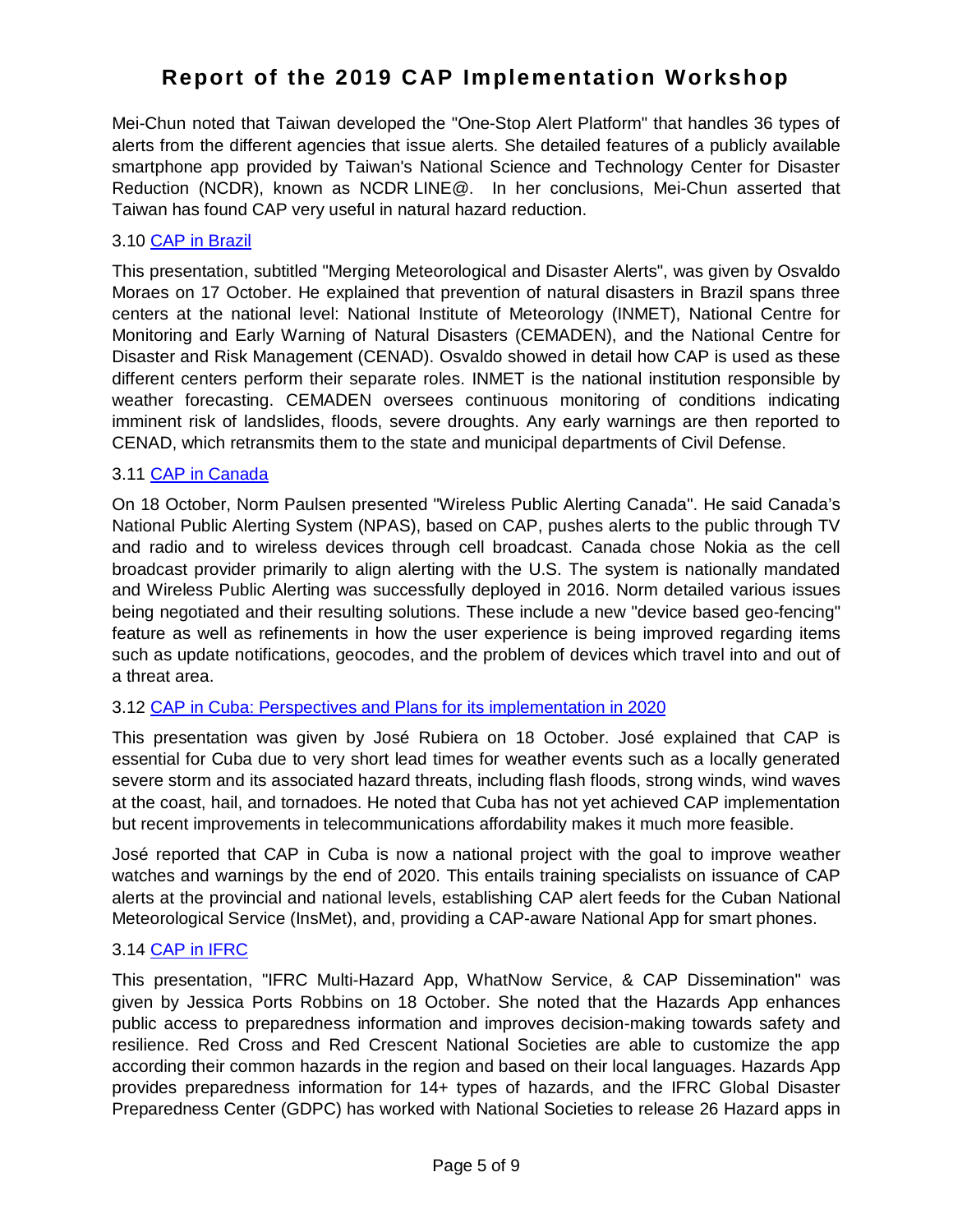13 languages. Hazards App works with CAP alerts and requires content in these elements: identifier, info/area/polygon, info/description, info/urgency, info/severity, info/certainty, sent, info/onset, and info/expires. She also explained that the Hazards App supported generation of CAP alerts, which are labeled "General Notifications".

Jessica described the WhatNow Service as a global platform of Red Cross and Red Crescent localized key messages on how individuals and households can prepare and respond to disasters. Developed by the GDPC in partnership with Google, the WhatNow Service aims to increase the speed and dissemination of disaster preparedness, response, and recovery messages.

Jessica concluded with comments on the forthcoming "IFRC Alert Hub", a free online source for published emergency alerts from national, regional and local sources. This platform will have a strong focus on multi-hazard alerting and aims to enable CAP to be leveraged for all manner of emergency preparedness and response activities, at all scales: from city to country and up to global. She predicted that consumers of the IFRC Alert Hub will include Red Cross and Red Crescent National Societies, news organizations, telecommunications providers, international and national emergency managers, and disaster relief organizations, among many others. She also noted that launching an Alert Hub is in line with IFRC's ambitions to ensure early warning messages reach "last mile" communities and it will help realize the goal that communities everywhere receive the most effective emergency alerting possible and can thereby safeguard lives and livelihoods.

#### 3.13 [CAP in India](https://www.preparecenter.org/resources/cap-workshop-2019-india)

The topic of "CAP Implementation in India" was addressed in a presentation by Saurabh Basu on 18 October. Saurabh noted challenges in India including: 23 official languages, many alerting authorities spanning 707 district-level and 36 state-level agencies in addition to national level agencies, and many other agencies working across the broad range of dissemination methods. His timeline showed C-DOT, the research and development arm of India's Ministry of Communication, starting development of the national CAP-based "Integrated Disaster Early Warning Platform (IDEWP)" in 2018. He reported that integration testing was completed in 2019 and the country-wide roll out is in process beginning with three agencies, including Indian Meteorological Department (IMD) centers.

Saurabh also noted: all telecommunications operators of India are fully integrated with IDEWP (using either SMS or cell broadcast); location-based Social Media feeds can be generated, all India Radio is on board; 65% of the population is covered in regional languages with Hindi, Tamil, Malayalam support; and, alert dissemination via television is at an advanced stage.

#### 3.15 [CAP in Mexico](https://www.preparecenter.org/resources/cap-workshop-2019-mexico)

Mario Ruiz delivered this presentation on 18 October. He explained that CAP is used In Mexico for several types of hazards such as Earthquakes, Hydrometeorological, Volcano, and Space Risk. The alerting systems are led by various agencies, including CONAGUA and CENAPRED, among others. Mario also noted that Mexico City operates a CAP-enabled "Emergency Multi hazard early Warning System". He detailed the use of CAP in the case of flooding and in the case of a specific social event (representation of the Passion of Christ in Iztapalapa, 2017).

Under the heading "Next Steps", Mario noted that Mexico's chambers of deputies and senators, as well as civil protection authorities, are accepting the authority of IFT (Instituto Federal de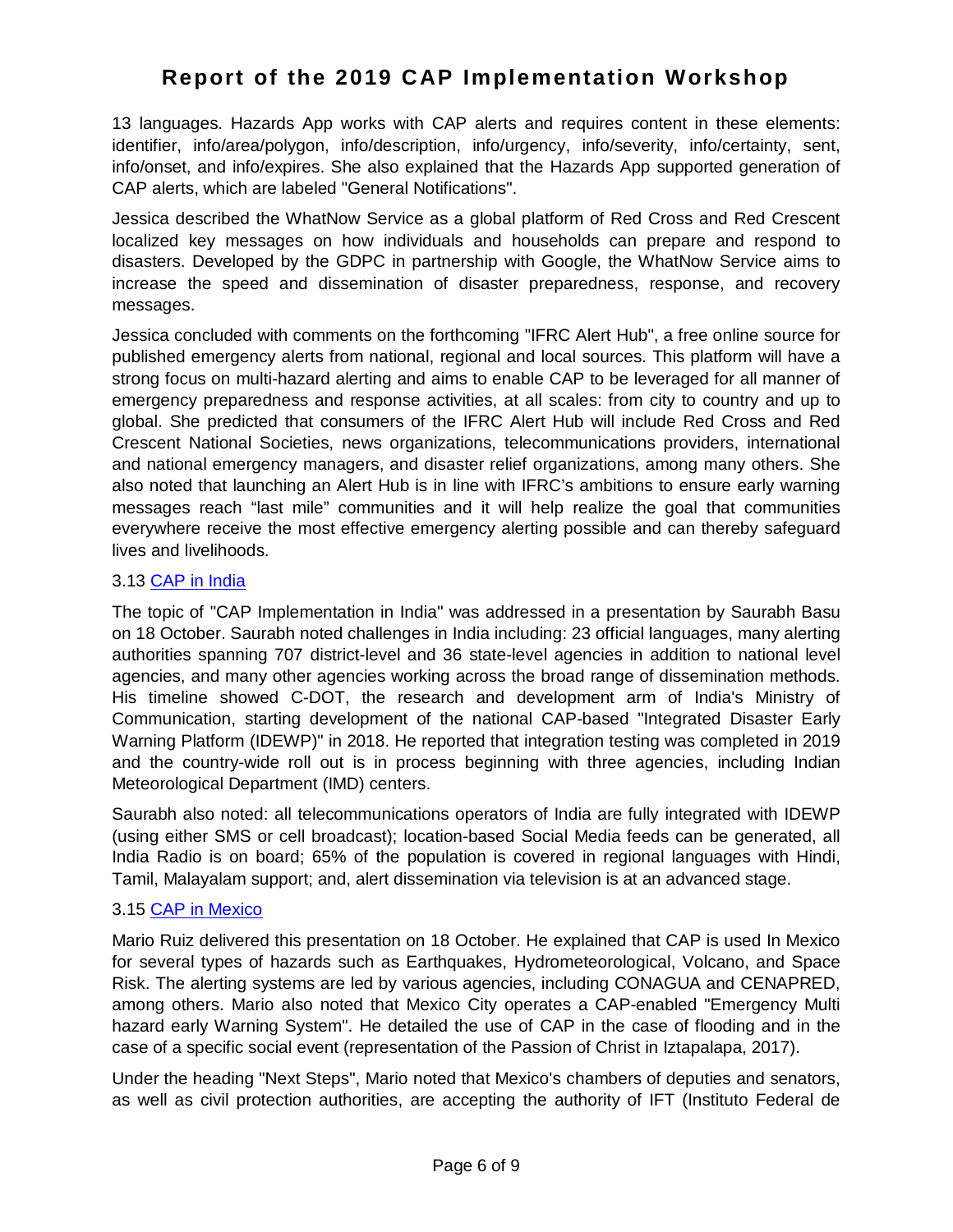Telecommunicaciones) to regulate messages in emergency situations. He called out developments in: transmitting smart alert messages massively via telecommunications, broadcasting and application service providers; regulating how such providers shall or shall not transmit early warnings; strengthening the telecommunications infrastructure to prioritize communications before, during and after an emergency event; and refining the methods used to disseminate warnings and notifications using CAP. Mario also listed the need for coordination in Mexico's use of CAP in three contexts: among Federal Authorities, across State and County Authorities; and for Public Hazard Warning.

#### 3.16 [Weather and Climate Ready Nations Project -](https://www.preparecenter.org/resources/cap-workshop-2019-weather-and-climate-ready-nations) CAP Implementation

This presentation was given by Shawn Boyce on 18 October. Shawn began by saying that Weather and Climate Ready Nations (WCRN) is based on the very successful Weather Ready Nations (WRN) program and partnership implemented in the US, which has transformed the utilization and delivery of early warning information to emergency managers, first responders, government officials, businesses and the public. He also introduced the Caribbean Dewetra Application: an online, spatio-temporal data fusion, decision-making platform hosted and maintained by the Caribbean Institute for Meteorology and Hydrology (CIMH).

While Dewtra does support Impact-Based Forecasting and Warning Services (IBFWS), nearreal-time hydro-meteorological monitoring, and multiple hazards, the platform had limitations. For instance, auto message generation techniques were limited and improvements were required in communication and dissemination of messages.

IBFWS and CAP were introduced at the Stakeholders Communication Modes and Methods workshop in March 2018 under the WCRN program. Shawn showed screen-shots illustrating the Caribbean MyDewetra platform, which includes an upgraded Dewetra application and the new WebAlert application. WebAlert supports passing of authorized CAP messages to local stakeholders, the Barbados CAP Server, or otherwise. Shawn concluded by saying that one of the Key Takeaways should be that integration of IBFWS and CAP messaging has its challenges, but it is doable.

#### 3.17 [CAP over MQTT](https://www.preparecenter.org/resources/cap-workshop-2019-mqtt)

Efraim Petel began his presentation on 18 October by saying his aim is to explain how MQTT (Message Queue Telemetry Transport) can be used in a CAP warning system for faster alerts. He explained that emergency alert systems typically broadcast messages from one point to many points. Such broadcasting is not well suited to HTTP because it operates one-to-one in client-server mode. He asserted that MQTT, a broadcast (one to many) protocol, has significant advantages: it broadcasts only messages actually subscribed by receivers; it has less overhead, enabling faster transmission; it offers options for confirmed reception, preventing multiple activations; and, it has a keep-alive mechanism.

Efraim detailed the components of a typical MQTT process for alerting. Alert sources publish messages into Topics and clients subscribe to Topics. The MQTT Broker accepts messages from alert sources and publishes them to any subscribed clients (which can be devices or other processes). He also explained the MQTT Connection concept (keeping a channel open through an occasional heartbeat), and the Persistent session (reconnecting a channel that had been lost for a time). With regard to confirmed message reception, Efraim noted that MQTT defines three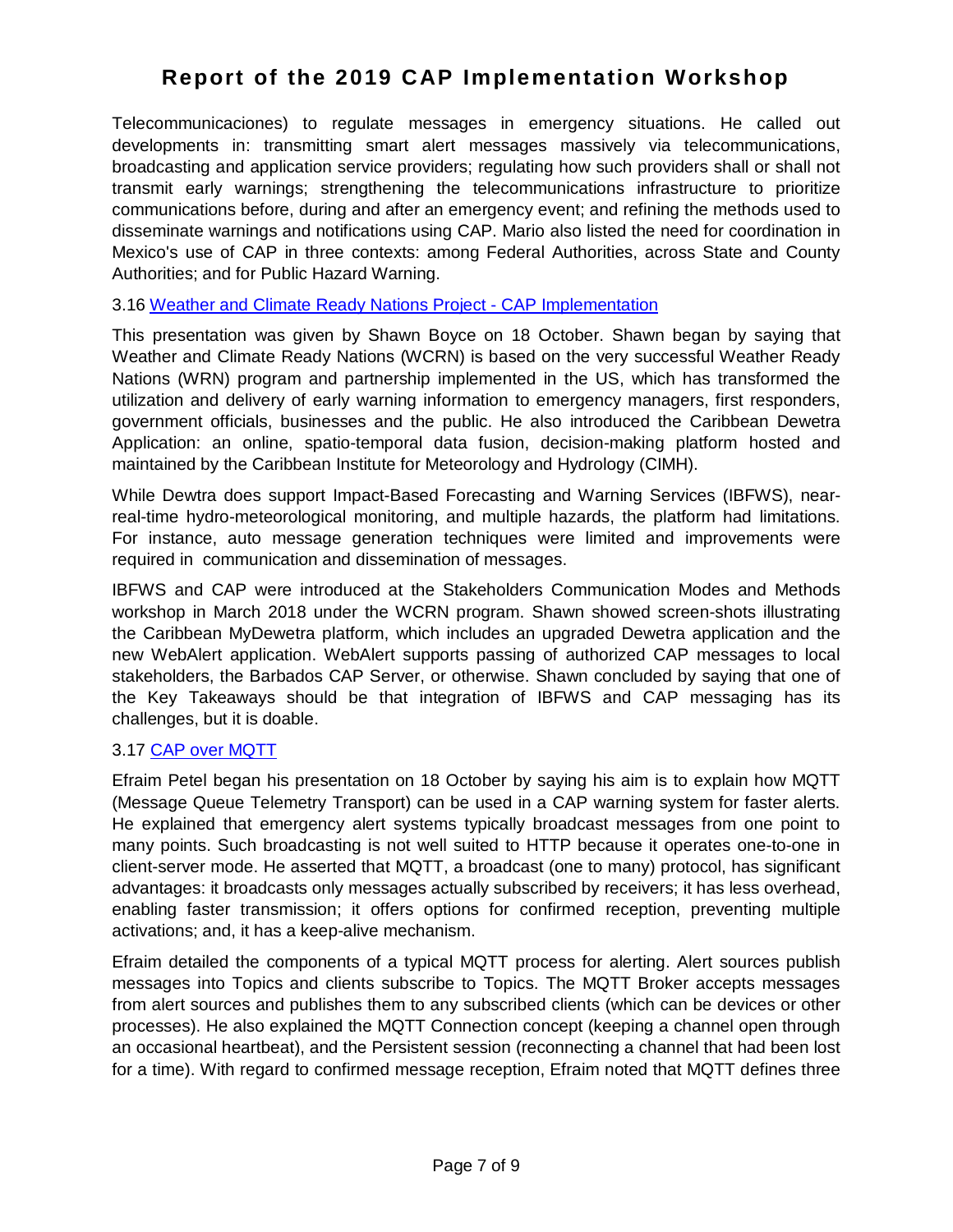Quality of Service levels with progressively more messaging overhaed: **at most once** (send and forget); **at least once** (message might be delivered more than once), and **exactly once**.

Efraim illustrated the specific case of CAP over MQTT. He noted several available MQTT servers and he asserted that tests show message delivery via MQTT is at least ten times faster than the fastest case using HTTP, and MQTT can be 100 times faster and consume less battery power. He highlighted other benefits of MQTT such as simpler implementation and built-in encryption of the message payload. Efrain ended by advocating that CAP projects use MQTT.

#### 3.18 [Developments with CAP in WMO](https://www.preparecenter.org/resources/cap-workshop-2019-wmo)

Miriam Andrioli gave this presentation on 18 October. She began with a WMO official statement supporting CAP, issued in 2015: "Congress stressed the need for further guidance to Members on their conversion of weather warnings into CAP format and for enhanced technical assistance to Members, as needed, for the implementation of the CAP standard".

Miriam summarized a meeting in 2018 that addressed CAP in the context of "Impact based Forecast and Warning Services". She highlighted various ways that WMO supports its Members in CAP implementation, including "CAP Jump-start" arrangements and workshops conducted via the Severe Weather Forecasting Demonstration Project, the Climate Risk & Early Warning Systems initiative, and the HIGH impact Weather Lake System program, among others.

Miriam talked about its new CAP online training program (e.g., [CAP Basics course\)](https://etrp.wmo.int/course/index.php?categoryid=51). She also mentioned the cloud-based CAP editor tool now available ([here\)](https://cap.alert-hub.org/), the international Register of Alerting Authorities, and the new Severe Weather Information Center 2.0. WMO's Global Multihazard Alerting System (GMAS) was briefly described as well.

#### 3.19 [Experiences in Baja California Sur, Mexico](https://www.preparecenter.org/resources/cap-workshop-2019-experiences-baja-california-sur)

In his presentation on 18 October, Ramon Ojeda related some experiences regarding the costs of severe emergencies due to lack of preparedness. He focused on two weather tragedies in Los Cabos, Baja California Sur, Mexico: hurricane Odile (2014) and thunderstorm Lidia (2017). Ramon made an impassioned argument that lack of preparedness results in profound, intangible losses as well as lost lives and property (1.2 billion US Dollars).. These include loss of respect for the authorities, loss of respect among neighbors, and loss of self-respect (evidenced by looting).

#### 3.20 [Event Terms for Use in CAP](https://www.preparecenter.org/resources/cap-workshop-2019-event-terms)

This presentation was given by Elysa Jones and Norm Paulsen on 18 October. It focused on work of the OASIS Emergency Management Technical Committee (EM TC) which was asked to develop a consensus international list of terms appropriate to the CAP "event" element. Although the CAP standard makes the event element mandatory, its value is represented in free form text. The resulting wide variance of event values across diverse CAP alert sources makes it difficult to correlate messages that may be about the same type of event.

The EM TC requested input from over 120 implementers and each of over 300 terms was reviewed. There was outreach to Subject Matter Experts in June 2019 and an initial term list was developed. It will be presented in a Thesaurus format, with "related" terms for each term and a suggested "preferred" term for communicating with the general public. The related terms will cover a spectrum of terms from "broad" to "narrow".